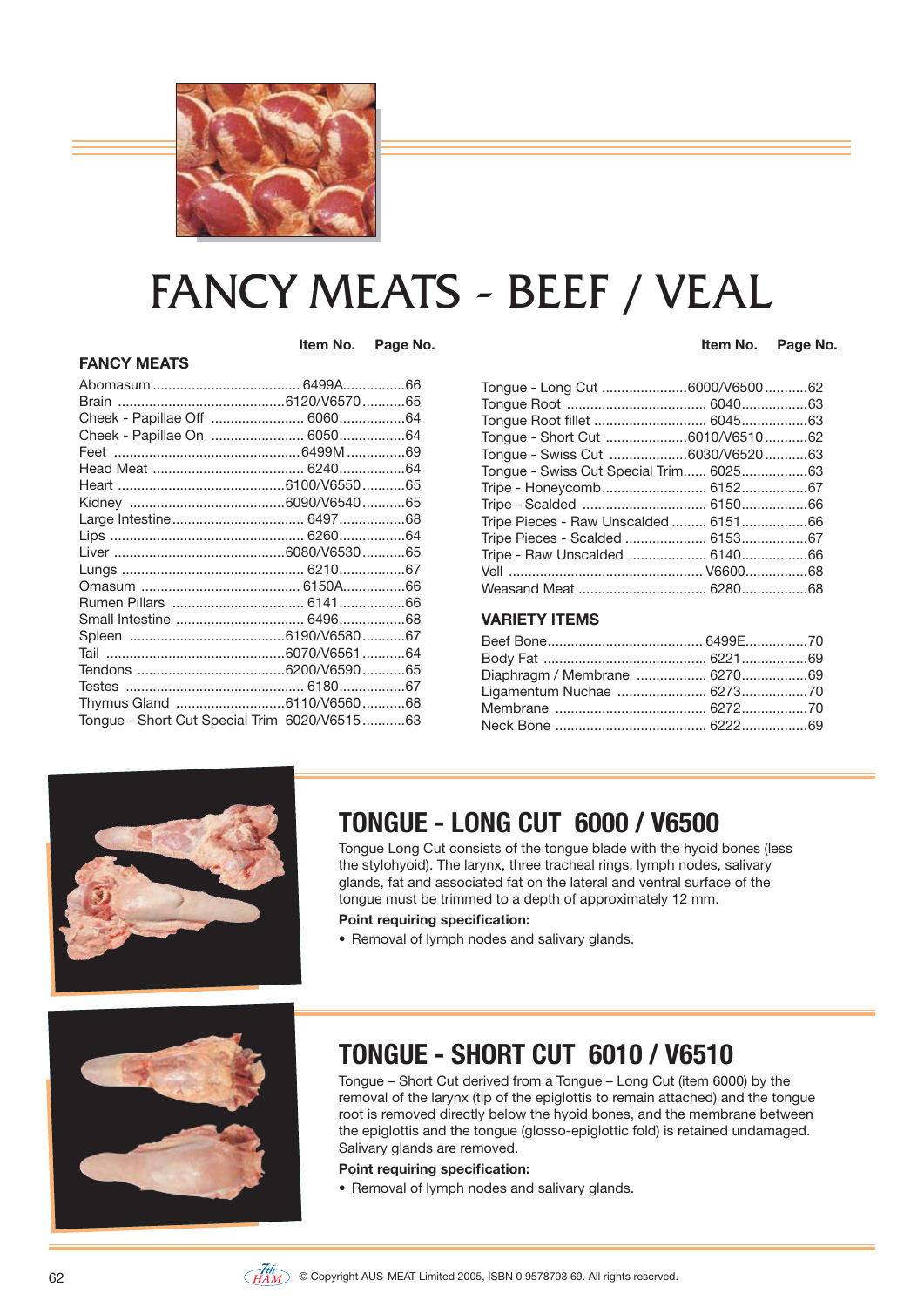# **TONGUE SHORT CUT - SPECIAL TRIM 6020 / V6515**

Derived from a Tongue – Short Cut (Item 6010) and prepared by the removal of fat from the ventral surface of the tongue and the tip of the epiglottis as specified between buyer and seller.

### **TONGUE - SWISS CUT SPECIAL TRIM 6025**

Derived from a Tongue Short Cut – Special Trim (Item 6020) - the hyoid bone is removed.

# **TONGUE - SWISS CUT 6030 / V6520**

Derived from a Tongue Short Cut – Special Trim (Item 6020). - the hyoid bone, sublingual salivary glands and M. mylohyoideus of the tongue blade is removed.

# **TONGUE ROOT 6040**

Derived from a Tongue Long Cut (item 6000) and consists of the soft tissue surrounding the throat organs.

#### **Point requiring specification:**

• Tongue fillets removed.

# **TONGUE ROOT FILLET 6045**

Tongue Root Fillet are derived from the Tongue Root (item 6040) by removing the muscles from each side of the root.







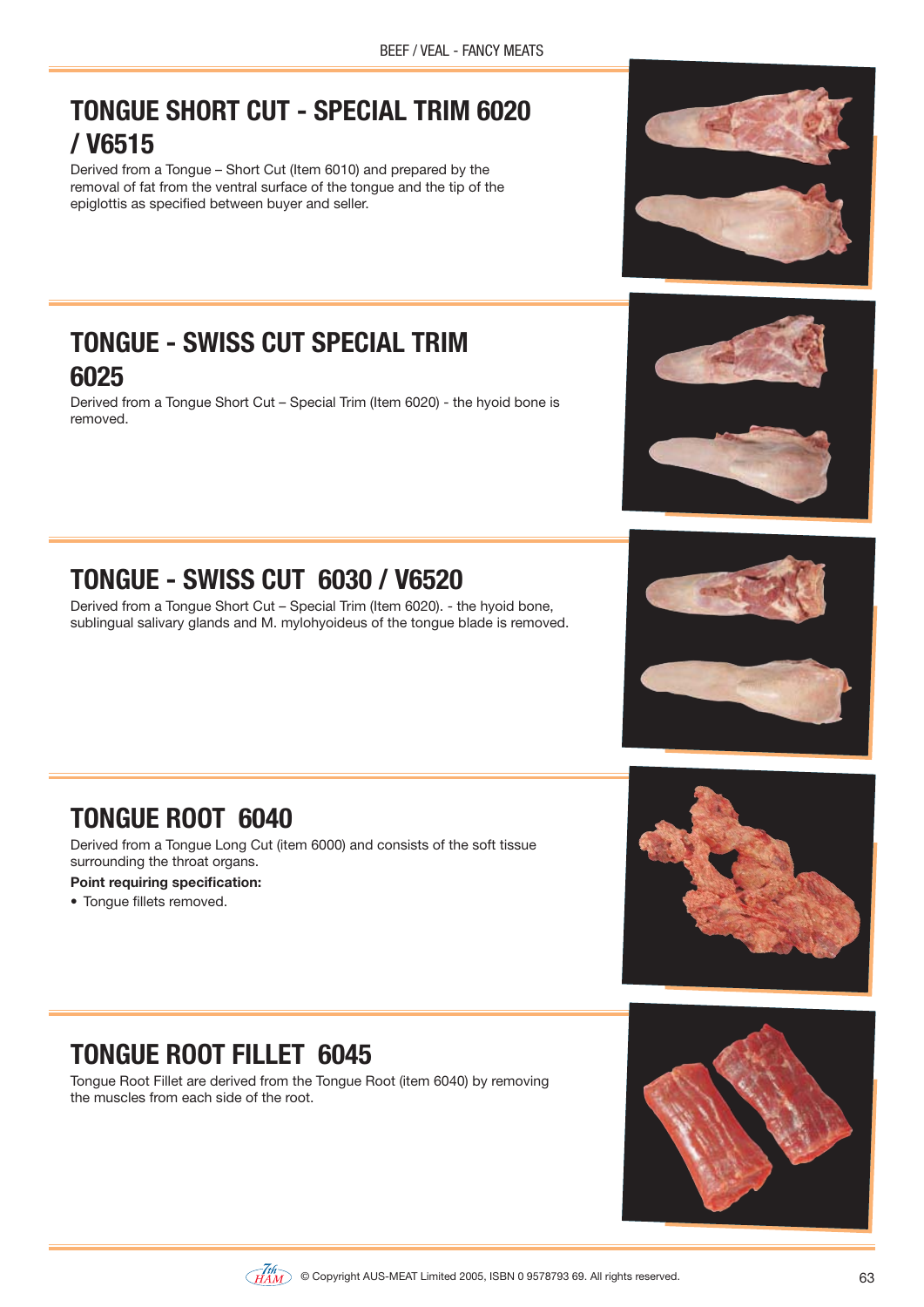

# **HEAD MEAT 6240**

Head Meat consists of any meat removed from the skull or lower jaw with the exception of the cheek papillae.



# **CHEEK – PAPILLAE ON 6050**

Cheek - Papillae On consists to the muscles external to the upper jaws, together with the mucous membrane of the mouth containing the large pointed conical papillae. The muscle lying inside the lower jaw is retained.

#### **Points requiring specification:**

- M. ptervgoideus removed.
- Parotid lymph node removed.
- Parotid salivary gland removed.
- Lower jaw muscle removed.



# **CHEEK - PAPILLAE OFF 6060**

Cheek - Papillae Off is prepared by the removal of the lips (mucous membrane of the mouth) from the conical papillae. Excessive fat is removed.

#### **Points requiring specification:**

- M. pterygoideus removed.
- Parotid lymph node removed.
- Parotid salivary gland removed.



# **LIPS 6260**

Lips are derived from the Cheek Papillae On (item 6050) and are the portion of the cheek exhibiting the conical papillae.

#### **Points requiring specification:**

- Inner lip removed.
- Mucous membrane removed.



### **TAIL 6070 / V6561**

The Tail is removed from the Carcase at the sacrococcygeal junction and the fat is trimmed to 6mm. The last two or three tail joints (vertebrae) are removed to a minimum tail length and thickness as agreed between buyer and seller.

- Specify fat cover measurement.
- Specify method of preparation, partly jointed and folded, tail jointed.
- Tail length and measurement as specified.

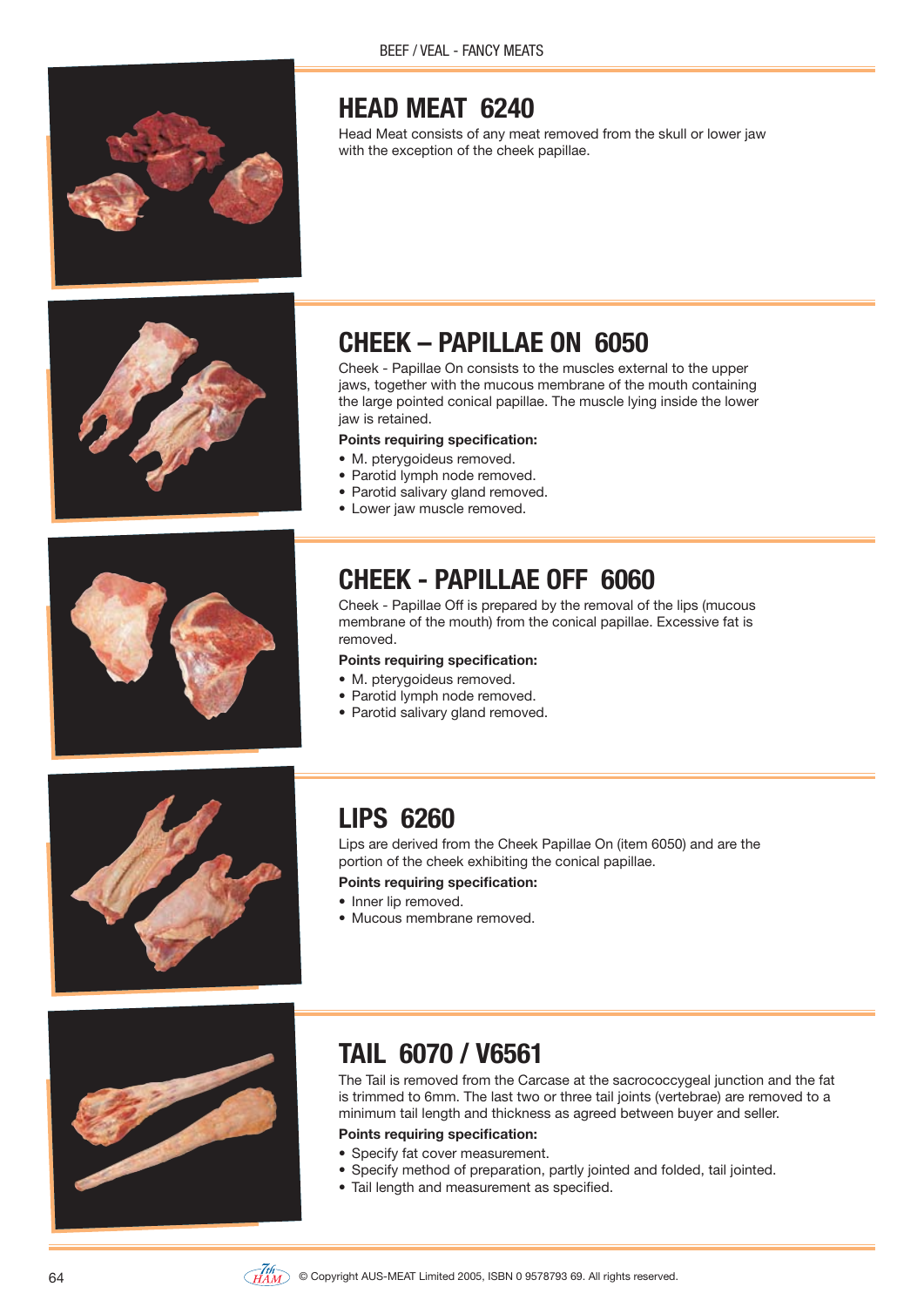### **BRAIN 6120 / V6570**

*(Some countries may have restrictions on the entry of this commodity – check with AQIS or the importing country).*

A Brain is removed from the skull and the dura mater (outer skin) but is left in the membrane and consists of the cerebrum (two large cerebral hemispheres) the cerebellum and small portion of the spinal cord.

**Brain Skinned – item 6130** by removal of the fine membrane.

#### **Point requiring specification:**

• Degree of detachment of cerebral hemisphere or cerebellum permitted.

### **LIVER 6080 / V6530**

Liver is prepared from the hepatic lymph nodes incised and attached. Fat, blood vessels and connective tissue attached to the liver are removed.

#### **Points requiring specification:**

- Skinned.
- $\bullet$  Veins removed





# **KIDNEY 6090 / V6540**

Kidney is prepared by the removal of blood vessels and ureter at their point of entry. The Kidney capsule is removed and the fat in the renal hilus is partially removed.



### **HEART 6100 / V6550**

Heart is removed from the pericardium and the arteries, veins and fat cap is trimmed from the base of the heart.

#### **Points requiring specification:**

- Specify fat cover requirements.
- · Auricles removed.
- Ossa Cordis bone removed.
- Specify alternative preparation: split or split and trimmed.

# **TENDONS 6200 / V6590**

Tendons consist of the superficial and deep flexor tendons and surrounding fibrous tissue of the Fore and Hind feet. Tendons can be prepared and described as a specific portion of the skeletal structure e.g. Achilles tendon, Flexor tendons.

#### **Point requiring specification:**

• Attached small muscle portions are retained or removed.





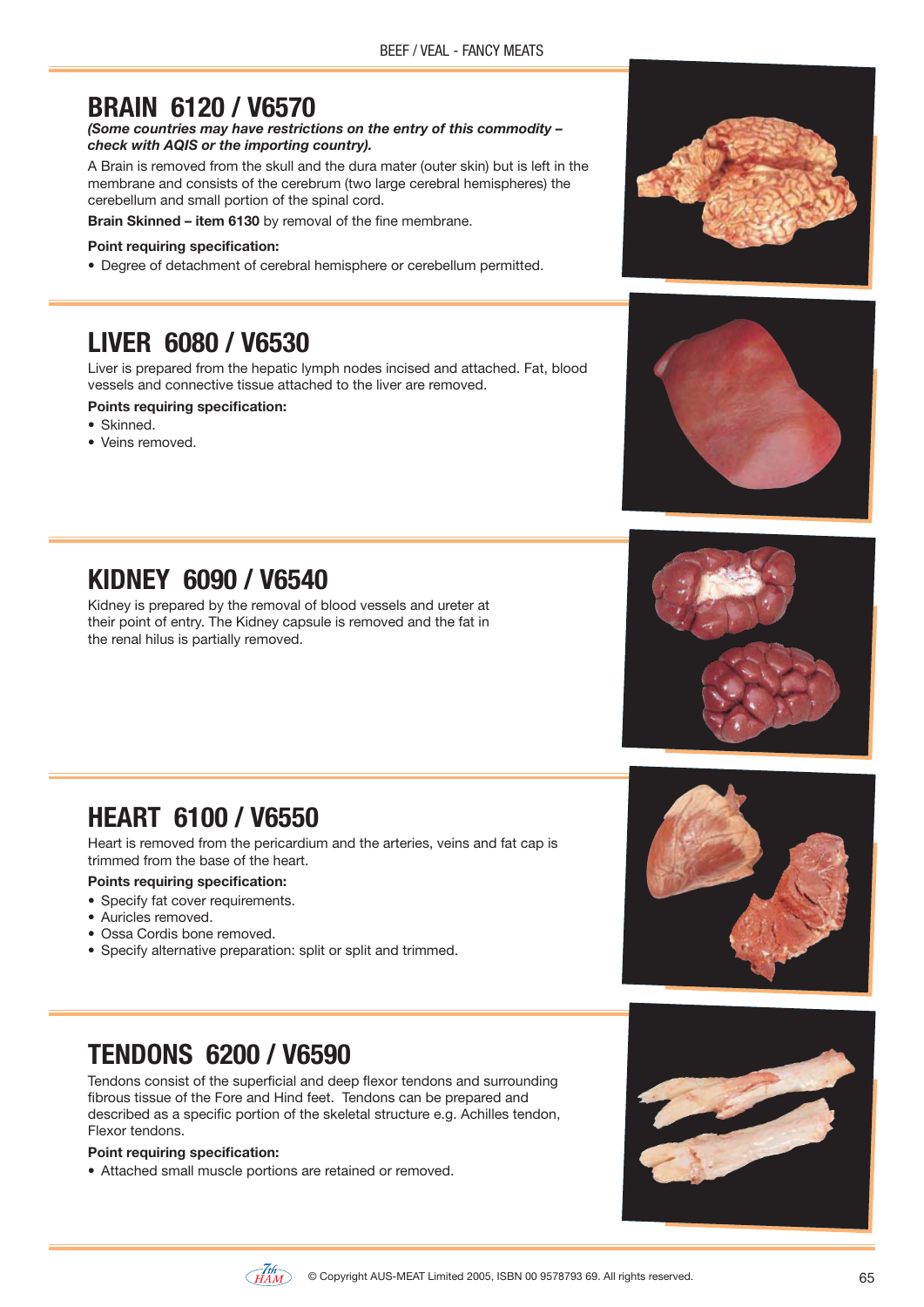

# **TRIPE – RAW UNSCALDED 6140**

Tripe consists of the paunch (rumen) and the Honeycomb (reticulum).Tripe is prepared in a manner as to avoid cutting of the Rumen Pillars. The Tripe is rinsed clean of any paunch content leaving the brown/black mucous membrane intact. The external surface is trimmed of fat deposits.

#### **Points requiring specification:**

- Reticulum removed.
- Reticulum portion only retained.

#### **OMASUM 6150A**

Omasum is the solid spherical part of the stomach containing numerous thin muscular folds or "leaves" covered by homy papillae. Omasum is commonly known as the 3rd stomach located between the Abomasum and the Reticulum and covered by a lesser caul fat.

#### **Points requiring specification:**

• Scalded. • Scalded and bleached. • Cleaning process is to be specified.

#### **ABOMASUM 6499A**

Abomasum is the true stomach located between the Omasum (bible) and the duodenum. It is separated from the duodenum by the pyloric valve, a strong muscular sphincter.

#### **Point requiring specification:**

• Specify cooked or cooked and bleached.



# **RUMEN PILLARS 6141**

Rumen Pillars (Mountain Chain) are derived from Tripe Raw Un-scalded (item 6140). Rumen Pillars are removed from the Tripe in one piece with external fat deposits removed.



# **TRIPE (SCALDED) 6150**

Tripe Scalded is prepared from Raw Tripe (item 6140) and the mucous membrane is removed by scalding with hot water.

#### **Points requiring specification:**

- Reticulum removed.
- Reticulum portion only retained.



# **TRIPE PIECES (RAW UN-SCALDED) 6151**

Tripe Pieces are the remaining portions of Tripe after the removal of the Pillars and Honeycomb.

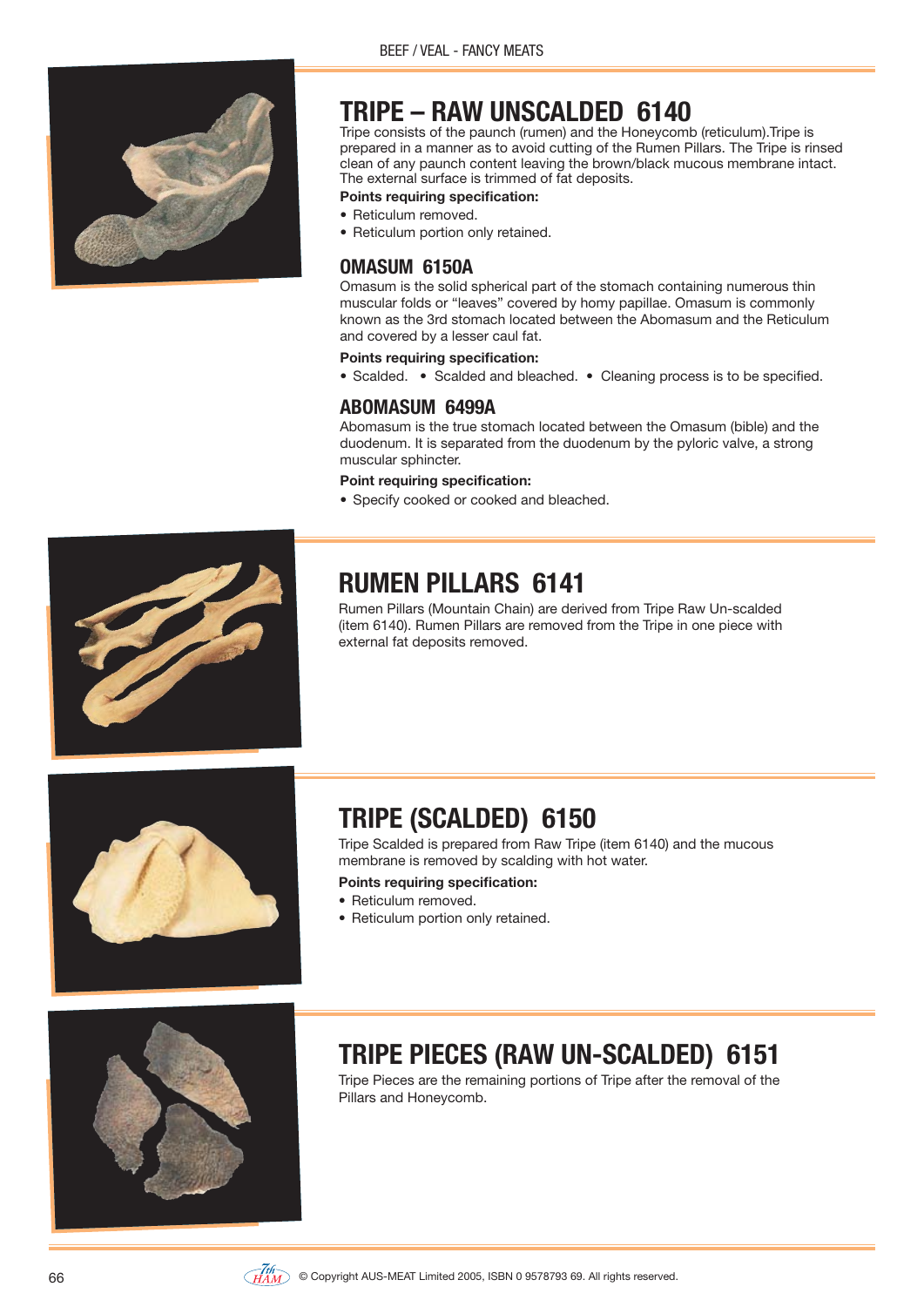# **TRIPE PIECES (SCALDED) 6153**

Tripe Pieces are the remaining portions of Tripe scalded after the removal of the Pillars and Honeycomb.

# **TRIPE – HONEYCOMB 6152**

Honeycomb (reticulum) is derived from Tripe - Scalded (item 6150).

#### **Points requiring specification:**

**TESTES 6180**

**Point requiring specification:** • Specify if the capsule is removed.

the caudal border.

- Cooked or cooked and bleached.
- Split open or retained in natural shape.



### **SPLEEN 6190 / V6580**

The spleen is prepared by the removal of the splenic blood vessels.

Testes are prepared by the removal of the epididymis, which is attached to



# **LUNGS 6210**

Lungs are prepared by the removal of the trachea.



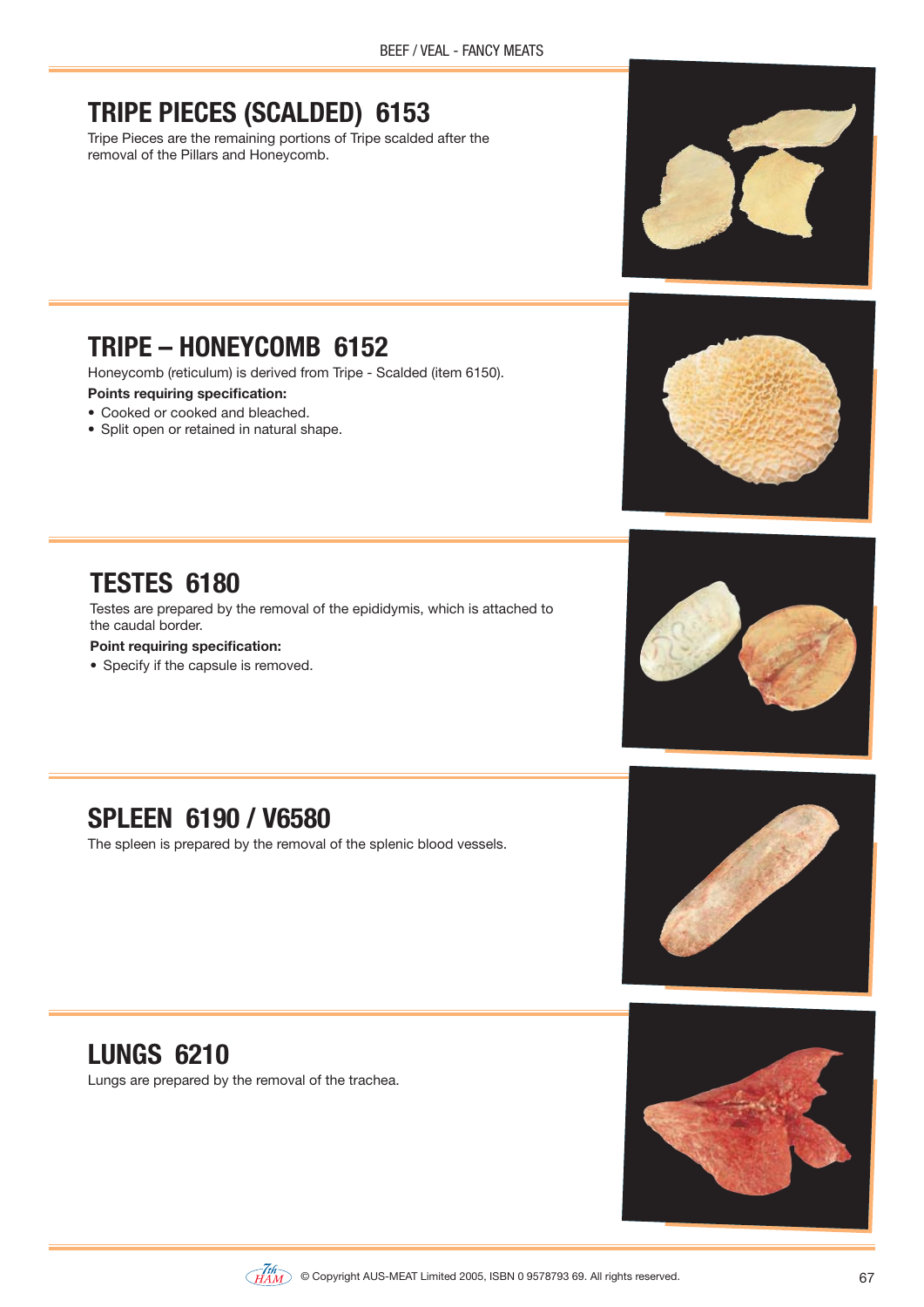# **THYMUS GLAND 6110 / V6560**

Thymus Gland (sweetbread or throat bread) is derived from young animals and is pale and lobulated. The glands are situated in the neck region, on either side of the trachea. The Thymus Gland is trimmed of surrounding fat and connective tissue.



# **WEASAND MEAT 6280**

Weasand Meat is the muscular (tunica muscularis) and the mucosal portions of the oesophagus.

- **Point requiring specification:**
- Specify if the mucosa is removed.



# **SMALL INTESTINE 6496**

Small Intestine is the tube which connects the stomach with the large intestine. It begins at the pylorus and ends by projecting into the caecum to form the (ileo-caecal valve). The intestine comprises of three sections duodenum, jujenum and ileum.

#### **Points requiring specification:**

- Specify amount of fat retained.
- Mucous membrane removed.
- Length of intestine.



### **LARGE INTESTINE 6497**

Large Intestine comprises of three portions:

- The caecum begins with a blind end and is often referred to as the "blind gut".<br>• The colon is arranged in a double elliptical coil between the layers of the
- The colon is arranged in a double elliptical coil between the layers of the mesentery.
- The rectum extends from the start of the pelvic channel to the anus.

#### **Points requiring specification:**

- Specify amount of fat retained.
- Mucous membrane removed.
- Length of intestine.



# **VELL V6600**

Vell is the abomasums derived from milk fed calves up to 40kg dressed weight which is trimmed, inflated and dried or frozen.

#### **Point requiring specification:**

• Derived from calves up to 62kg dressed weight may include vells which are cut or grass stained.

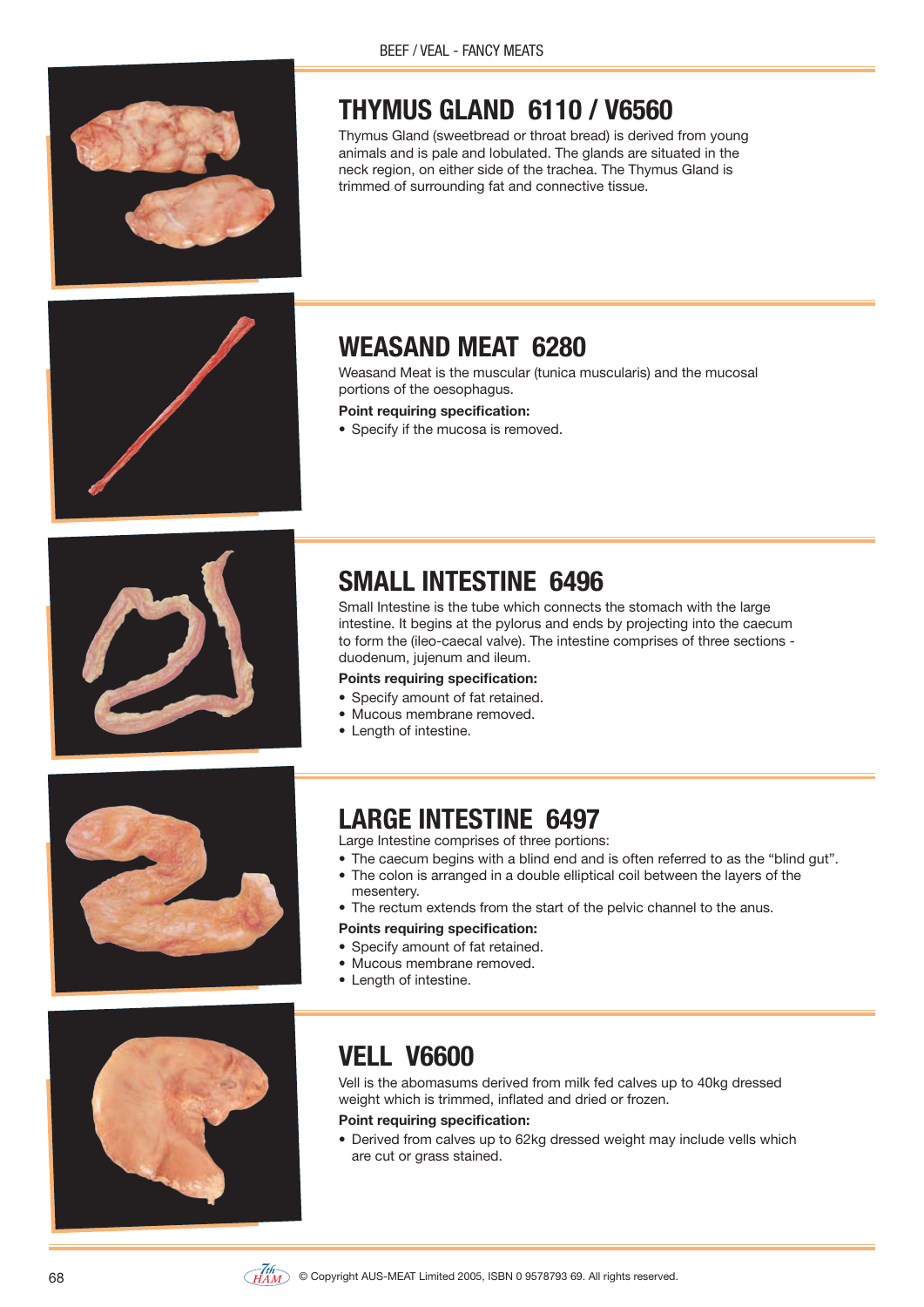### **FEET 6499M**

Beef Feet are prepared from a bovine animal comprising of the metacarpus (front leg), metatarsus (hind leg) and phalanges.

Approved processes combining hot washing, steam rinsing, acetic acid rinse and bleaching can be used to prepare the feet to an edible standard.

#### **Point requiring specification:**

• Fore or Hind feet.



# VARIETY ITEMS

Miscellaneous Variety Items means an edible by-product (Carcase part) handled in a hygienic manner and packed to edible standard.

Check with AUS-MEAT for other variety items for beef not allocated a code.

### **BODY FAT 6221**

Body Fat is derived from a Bovine carcase, and is prepared by removing the fat overlying specific regions of the body. Body fat is predominantly subcutaneous or selvedge fat but can include intramuscular fat. Dingo bait, kidney, sinew, membrane and portions of meat are not included.

#### **Point requiring specification:**

• Specify the body region requirements.



### **NECK BONE 6222**

Neck Bone consists of the 7 cervical vertebrae. The muscular portion along the lateral side is removed. The neck can be further processed by whizard trimming to remove meat portions after the boning process.

#### **Points requiring specification:**

- Specify the residual meat to be retained.
- Vertebrae jointed or portioned.



# **DIAPHRAGM MEMBRANE 6270**

Diaphragm Membrane is the fascia with pleura and peritoneal covering. Membrane may contain small amounts of muscular pillars and associated fat.

#### **Point requiring specification:**

• Specify if the fleshy rim of the diaphragm is removed.

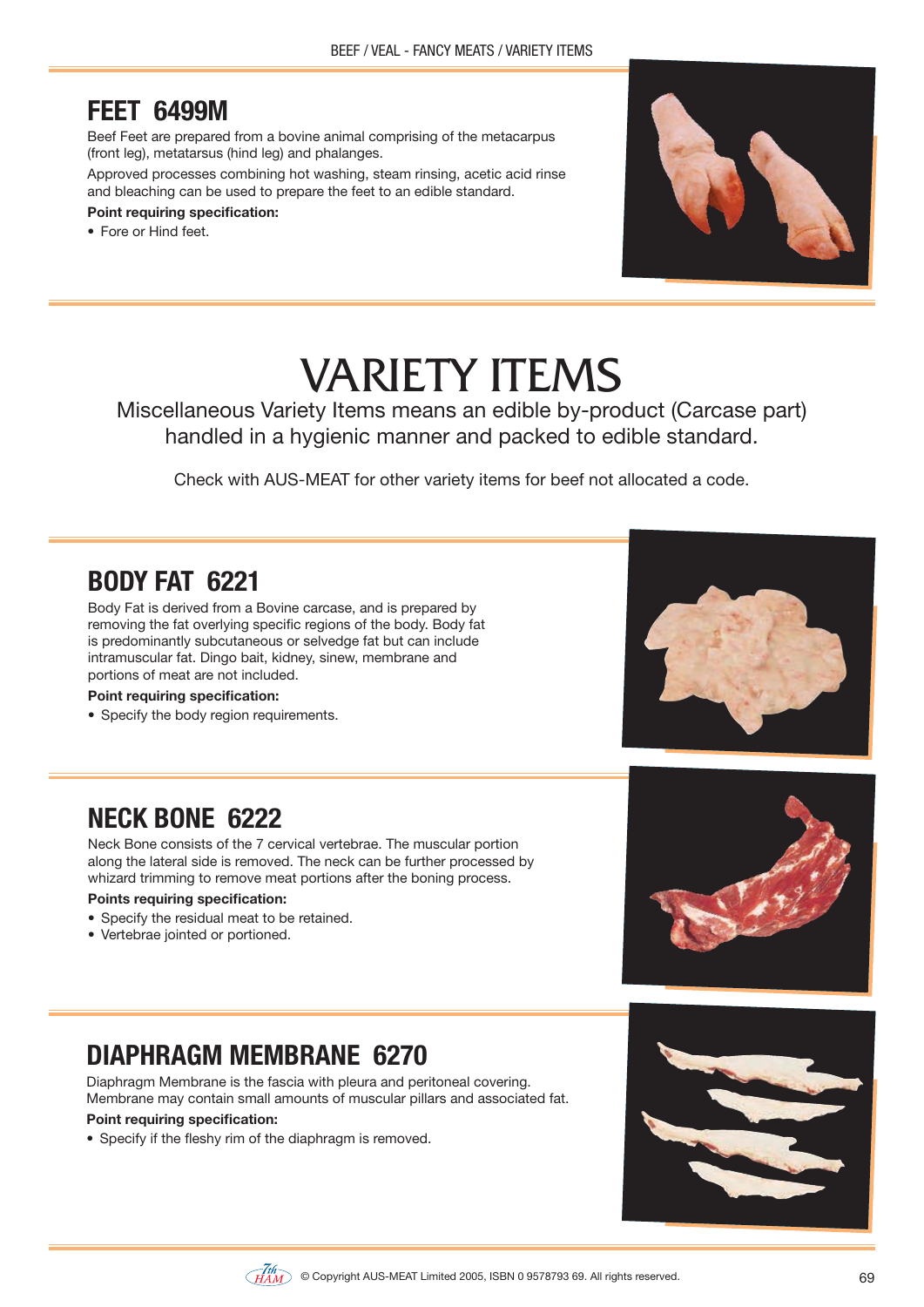

### **LIGAMENTUM NUCHAE 6273**

Ligamentum Nuchau is a large portion of the supraspinous ligament which extends along the vertebral column, being particularly evident in the neck and the thoracic region.

#### **Points requiring specification:**

- Specify whole piece or individual sections.
- Specify level of attached meat portions.



### **BEEF BONE 6499E**

Beef Bone is prepared from a bovine carcase and will comprise various portions of the body skeletal. Descriptions may include reference to general area of the carcase where the bone is situated e.g.: Leg, pelvic, back, knee cap, alternatively the name of the bone may be used e.g. Femur, Tibia, Aitch, Patella, Cervical Vertebrae.

- **Points requiring specification:**
- Specific bones required.
- Amount of meat residue retained.

*Extended descriptions can be applied e.g., Knee Cap and Sinew, Bones with Meat.*

### **MEMBRANE 6272**

Membrane is the sheath of connective tissue that forms an envelop for muscles or organs. Types of membrane located within the muscular system.

Outer thin serous membrane (perimysium) stripped from the muscle surface (e.g. Flank Steak, Tenderloin).

Thick fascia membrane is silver fascia lining covering muscles groups. (e.g. Striploin, Silverside).

Other membrane is Peritoneum and Pleura.

- Specification details to be derived from individual muscle or muscle group.
- $\bullet$  I inea alba to be included.

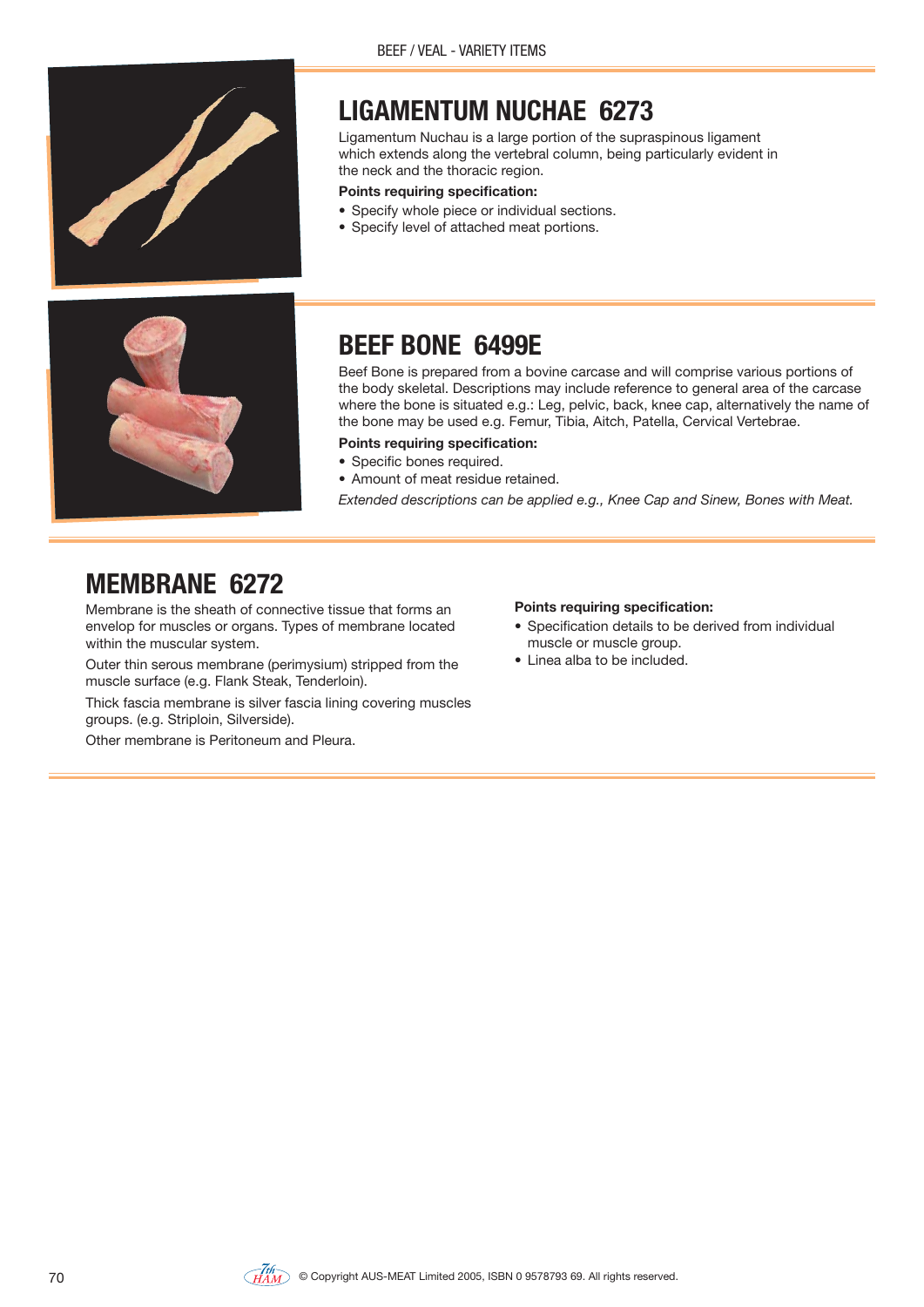

# FANCY MEATS SHEEPMEAT / GOATMEAT

#### **FANCY MEATS**

 **Item No. Page No.**

#### **Item No. Page No.**

| Tripe - Unscalded  7081107 |  |
|----------------------------|--|

#### **VARIETY ITEMS**

### **TONGUE - LONG CUT 7000**

Tongue - Long Cut is prepared with the roots attached. The fat attached to the lateral and ventral surface of the tongue is trimmed as specified between buyer and seller.

#### **TONGUE - SHORT CUT 7010**

Tongue - Short Cut is prepare from a Tongue - Long Cut (item 7000) by the removal of the larynx (tip of the epiglottis to remain attached) and the tongue root is removed directly below the hyoid bones.

#### **Point requiring specification:**

• Salivary glands removed.

# **TONGUE ROOT 7025**

Derived from a Tongue Long Cut (item 7000) and is the soft tissue surrounding the throat organs.

#### **Point requiring specification**

• Tonque root fillets removed.





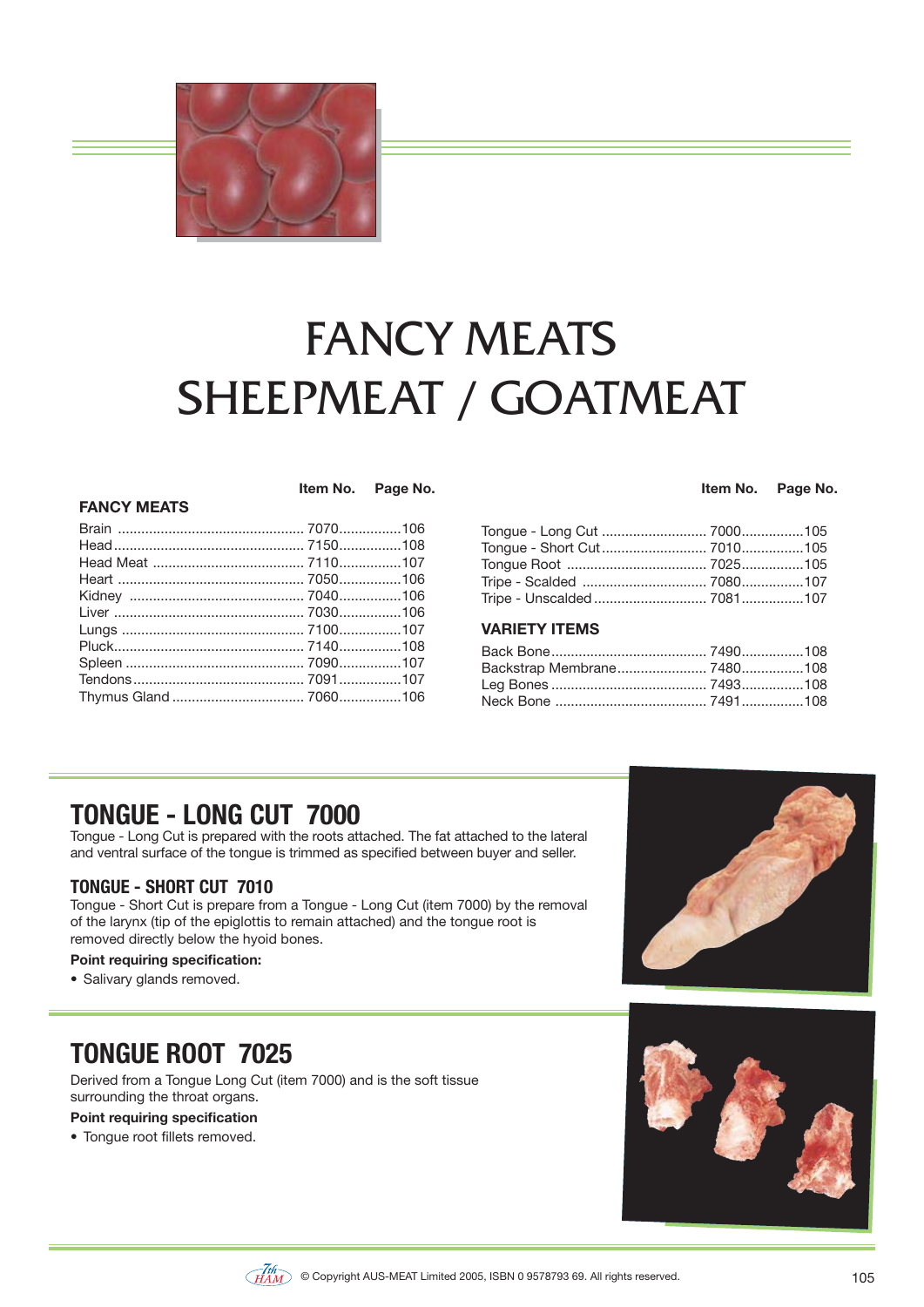

# **LIVER 7030**

Liver is prepared with the hepatic lymph nodes incised and attached. Fat, blood vessels and connective tissue attached to the Liver are removed.



# **KIDNEY 7040**

Kidney is prepared by the removal of blood vessels and ureter at their point of entry. The Kidney capsule is removed and the fat in the renal hilus is partially removed.

**Point requiring specification:**

• Skin removed.



# **HEART 7050**

Heart is removed from the pericardium and the arteries and veins trimmed from the base of the Heart.

**Points requiring specification:**

- Auricles removed.
- Specify alternative preparation.



# **THYMUS GLAND 7060**

Thymus Gland (sweetbread or throatbread) is derived from young animals and is pale and lobulated. The glands are situated in the neck region, on either side of the trachea. The Thymus Gland is trimmed of surrounding fat and connective tissue.



### **BRAIN 7070**

*(Some countries may have restrictions on the entry of this commodity – check with AQIS or the importing country).*

A Brain is removed from the skull and the dura mater (outer skin) but is left in the membrane and consists of the cerebrum (two large cerebral hemispheres) the cerebellum and small portion of the spinal cord.

- Degree of detachment of cerebral hemisphere or cerebellum permitted.
- Skin removed.

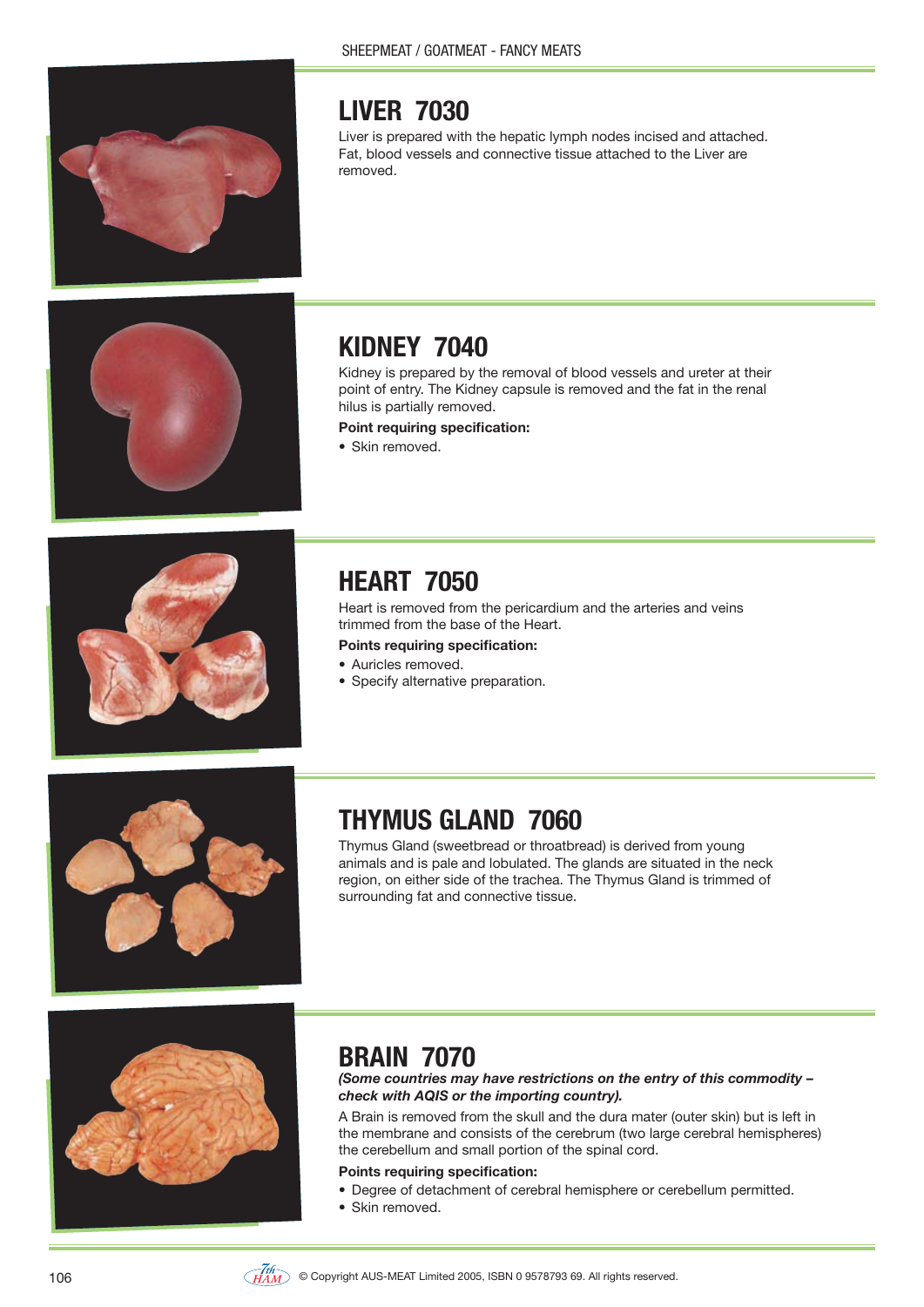# **TRIPE 7080 (SCALDED)**

Tripe Scalded is prepared from Raw Tripe and consists of the paunch (rumen) and the Honeycomb (reticulum). The Tripe is rinsed clean of any paunch content leaving the brown/black mucous membrane intact. The external surface is trimmed of fat deposits and the mucous membrane is removed by scalding with hot water.

#### **Points requiring specification:**

- · Reticulum removed.
- Reticulum portion only retained
- Cutting lines to be specified.

TRIPE (UN-SCALDED) 7081 consists of raw tripe not scalded.

### **SPLEEN 7090**

Spleen is prepared by the trimming of the splenic blood vessels.





# **TENDONS 7091**

Tendons consist of the superficial and deep flexor tendons and surrounding fibrous tissue of the Fore and Hind feet. Tendons can be prepared and described as a specific portion of the skeletal structure e.g. Achilles Tendon, Flexor Tendons.

#### **Point requiring specification**

• Attached small muscle portions are retained or removed.



# **LUNGS 7100**

Lungs are prepared by removal of the trachea and separating left and right lung.

# **HEAD MEAT 7110**

Head Meat is meat removed from the skull or lower jaw and excludes cheek papillae.